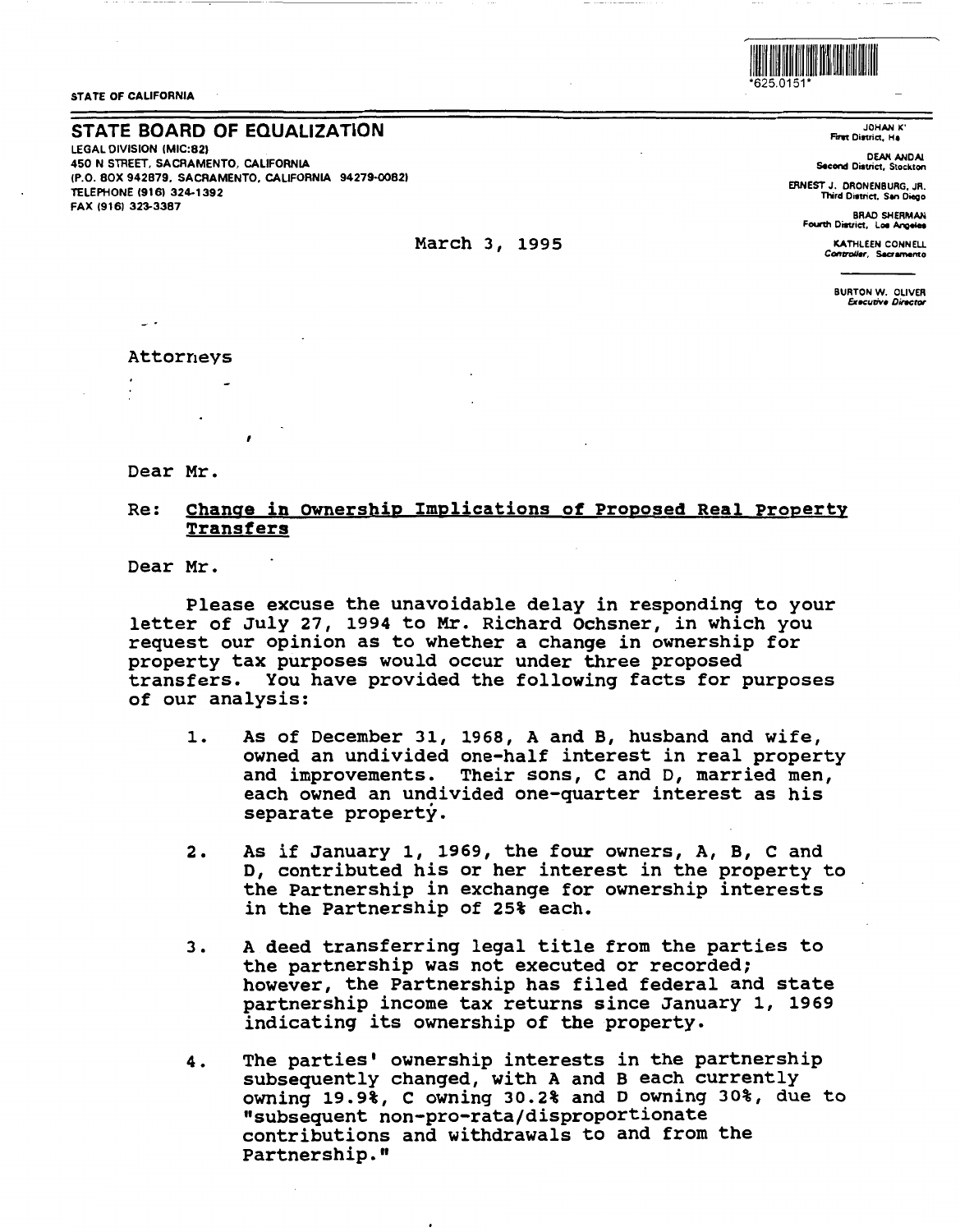You propose three transactions and would like us to confirm your analysis of the property tax implications of each.

# **Law and Analysis:**

The general statutory provisions that apply to the facts, as described in you letter, are as follows:

As you are aware, Section 60 of the Revenue and Taxation<br>Code<sup>2</sup> provides the basic definition of a change in ownership and states that:

> A "change in ownership" means a transfer of a present interest in real property, including the beneficial use thereof, the value of which is substantially equal to the value of the fee interest.

Section 61, subdivision (i) applies that basic definition to transfers of real property between persons and entities and states that a change in ownership shall include:.

> The transfer of any interest in real property between a corporation, partnership or other legal entity and a shareholder, partner or any other person.

However, Section 62, subdivision (a) (2) provides an exclusion from the change in ownership provisions:

> Any transfer between an individual or individuals and a legal entity or between legal entities, such as a cotenancy to a partnership, a partnership to a corporation, or a trust to a cotenancy, which results solely in a change in the method of holding title to the real property and in which the proportional ownership interests of the transferors and transferees, whether represented by stock,

<sup>2</sup> Unless otherwise indicated, all section references are to the Revenue and Taxation Code.

Property Tax Rule 462, subdivision (a)(2).

Property Tax Rule 462, subdivision  $(j)$  (1).

These code sections.are interpreted, in pertinent part, by provisions of Property Tax Rule 462, subdivision (j), (18 California Code of Regulations 462), as indicated by footnotes. A copy of these provisions is enclosed.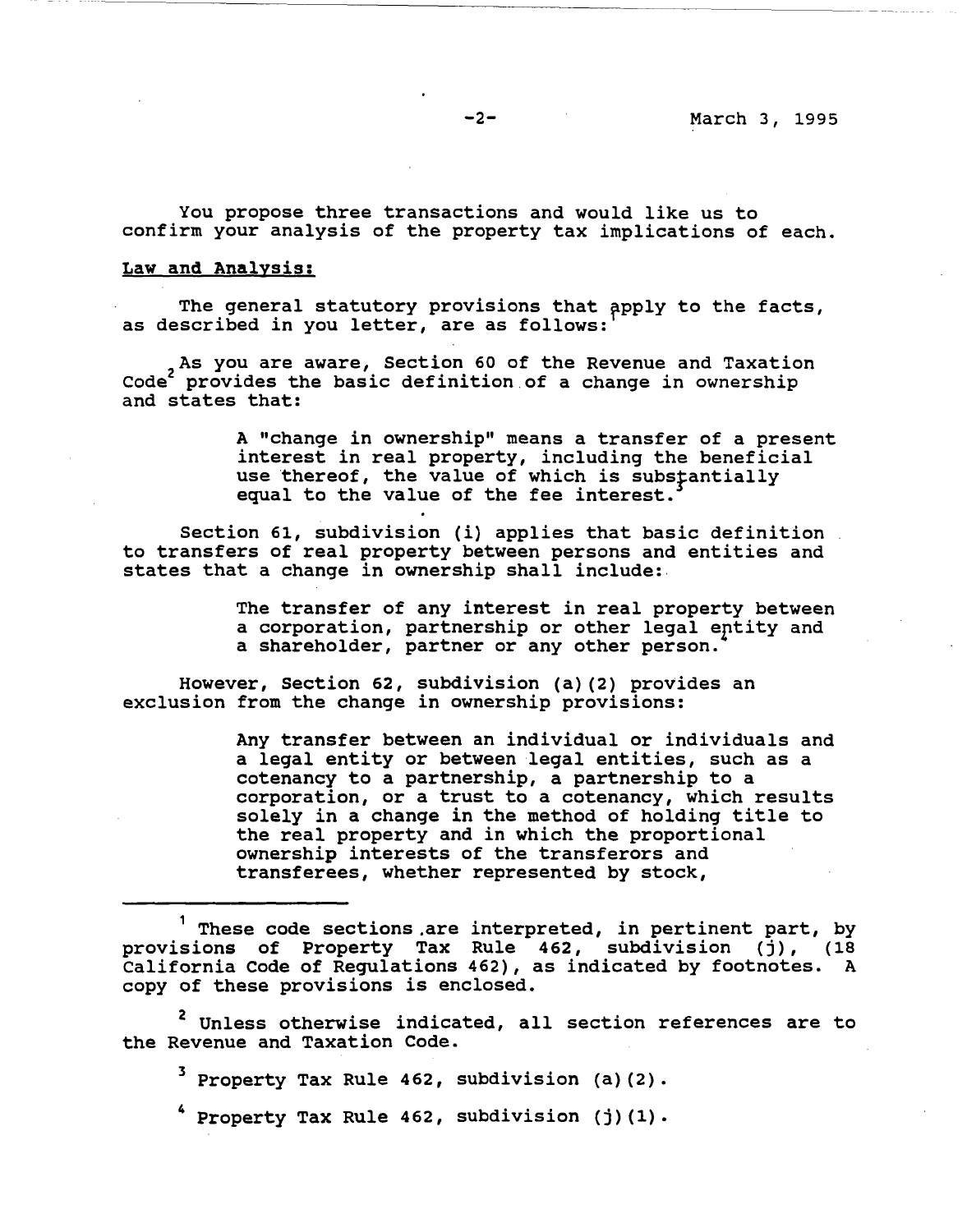partnership interest, or otherwise, in each and every piece of real property transferred, remain the same after the transfer.

A transfer of real property to a legal entity which is excluded under Section 62, subdivision (a) (2), triggers the application of Section 64, subdivision (d). That section states:

> If property is transferred on or after March 1, 1975, to a legal entity in a transaction excluded from change in ownership by paragraph (2) of subdivision (a) of Section 62, then the persons holding ownership interests in such legal entity immediately after the transfer shall be considered the **"original coowners."**  Whenever shares or other ownership interests representing cumulatively more than so percent of the total interests in the entity are transferred by any of the original coowners in one or more transactions, a change in ownership of that real property owned by the legal entity shall have occurred, and the property which was previously excluded from change in ownership under the provisions of paragraph (2) of subdivision (a) of Section 62 shall be reappraised.

As you are aware, the provisions of Section 63.l apply to transfers of the first \$1 million dollars in full cash value of real property between parents and their children, if in each case an "eligible transferor" transfers real property to an "eligible transferee." Per the statutory definitions, subdivision (a) of Section 63.1 provides in relevant part:

(a) Notwithstanding any other provision of this chapter, a change in ownership shall not include either of the following purchases or transfers for which a claim is filed pursuant to this section:

(1) The purchase or transfer of real property which is the principal residence of an eligible transferor in the case of a purchase or transfer between parents and their children.

 $5$  Property Tax Rule 462, subdivision (j)(2)(B).

Property Tax Rule 462, subdivision (j) (4) (B).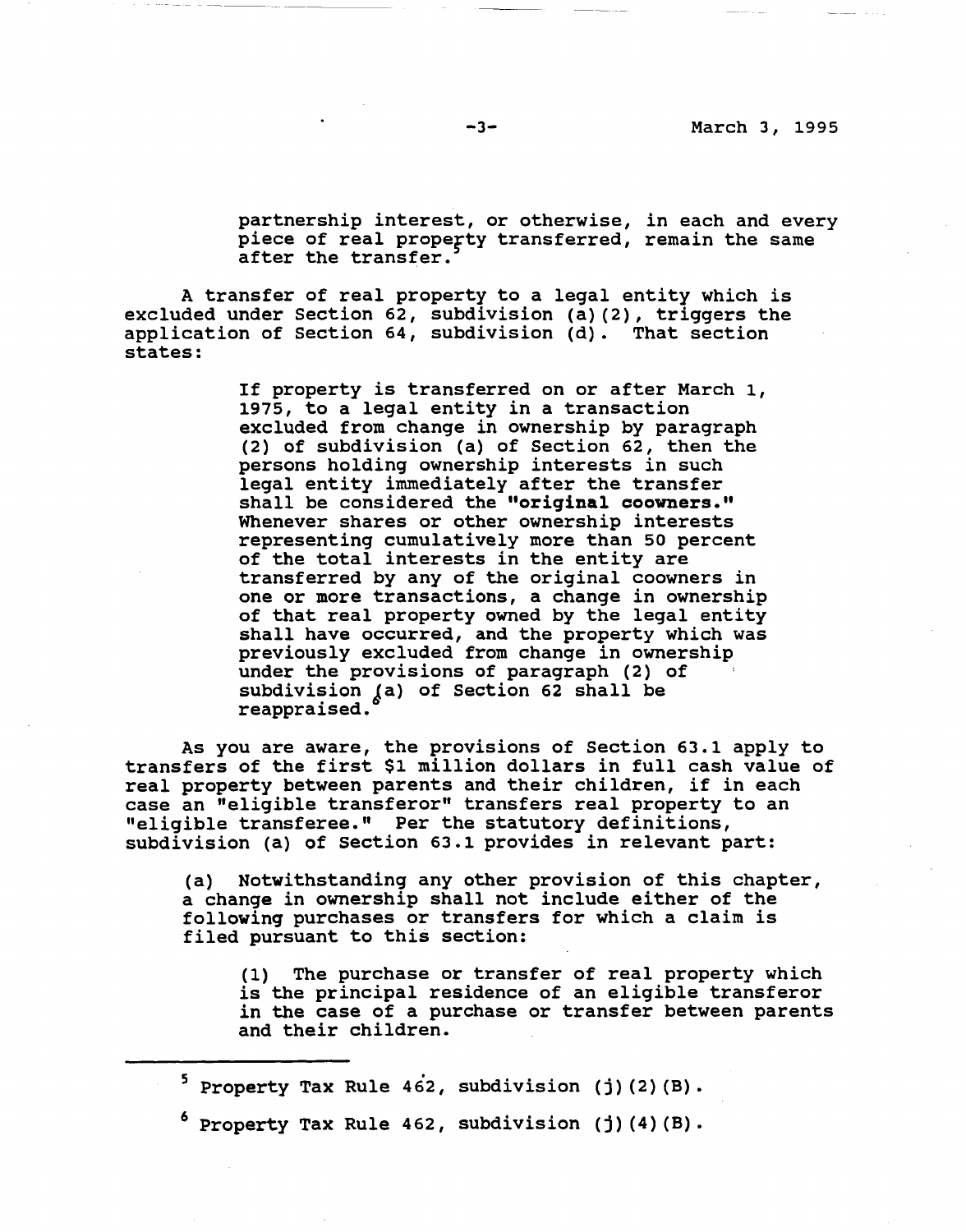(2) The purchase or transfer of the first one million dollars (\$1,000,000) of full cash value of all other real property of an eligible transferor in the case of a purchase or transfer between parents and their children.

(b) (1) For purposes of paragraph (1) of subdivision (a), "principal residence" means a dwelling for which a homeowner's exemption-or a disabled veteran's exemption has been granted in the name of the eligible transferor. "Principal residence" includes only that portion of the land underlying the principal residence that consists of an area of reasonable size that is used as a site for the residence.

(b) (2) For purposes of paragraph (2) of subdivision (a), the one million dollar (\$[1,000,000.00](https://1,000,000.00)) exclusion shall apply separately to each eligible transferor with respect to all purchases by and transfers to eligible transferees on and after November 6, 1986, of real property, other than the principal residence of that eligible transferor.

(c) As used in this section:

--- -------~----- - ~~~

(1) "Purchase or transfer between parents and their children" means either a transfer from a parent or parents to a child or children of the parent or parents or a transfer from a child or children to a parent or parents of the child or children.

. And, as you noted in your letter, Subdivision (b) of Section 62 provides an exclusion for any transfer for the<br>purpose of perfecting title to the property. See also purpose of perfecting title to the property. *Parkmerced Co. v. City and County of San Francisco* (1983) 149 [Cal.App.Jd](https://Cal.App.Jd) 1091, wherein a partner holding title to partnership property conveyed title to the partnership. In that case, the partnership's general partners were two corporations, one of the partner corporations held title to property as "nominee for the partnership," the nominee corporation subsequently merged with another corporation, and the successor corporation conveyed title to the property to the partnership. The Court held that a change in ownership within the meaning of Cal. Const., Art. XIII A, Section 2, does not occur upon the

 $<sup>7</sup>$  See Property Tax Rule 462, subdivision (m).</sup>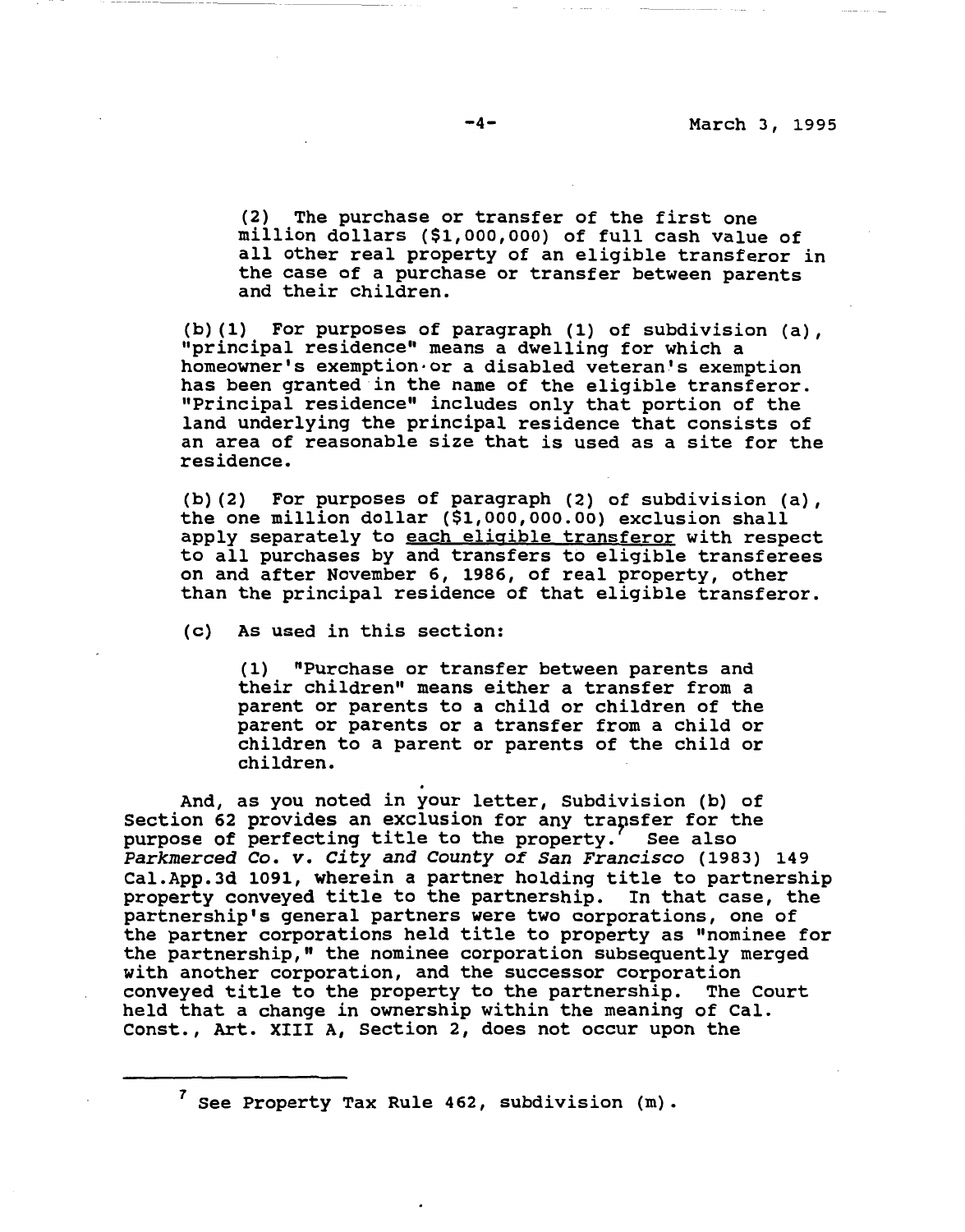"transfer of bare legal title" to property, without a corresponding transfer of "the beneficial use thereof." Accordingly, the court held that the nominee corporation and its successor, following the merger, held no more than the "bare legal title" to the property for the use and benefit of the partnership, and as a matter of law, that the transfer from the successor corporation to the partnership was of its "bare legal title."

Proposal One: The parties propose to transfer legal title from themselves to the Partnership.

# I. Whether the Partnership has been the beneficial owners of the real property since January 1. 1969 is a question of fact.

The parties propose to transfer legal title of the real property and improvements from themselves to the Partnership. In your **view,** the transfer may be excludable from change in ownership under Section 62, subdivision (b) as a. transfer for the purposes of perfecting legal title.

The transfer of real property from several coowners to a partnership constitutes a change in ownership under Sections 60 and 61, unless excludable under some other code provision.<br>Section 62, subdivision (b) would apply only if the assessor could conclude that the Partnership had the beneficial interest in the real property since January 1, 1969, in which case, the parties would be transferring only bare legal title or perfecting title. Whether the property has been Partnership property since January 1, 1969 is a question of fact, and the parties have the burden of proof.

It is the role of the Assessor to determine the sufficiency of the evidence in support of your position that the real property has been Partnership property since that date. Your facts indicate that the owners of the real property were A and B, as to an undivided one-half interest and C and D. married men, as their separate property, as to undivided onemarried men, as energy separate property, as to undivided one quarter interests. Assuming that the deed to the real property states that **A, B,** C and Dare the owners of the property, they are the owners of legal title to the property. Under Section 662 of the Evidence Code, **A, B,** C and D, as owners of legal title are presumed to be the owners of the full beneficial title, as well. Section 662 provides that this presumption may be rebutted **"only by clear and convincing proof."** Thus, the parties would have to rebut this presumption by more than just a preponderance of the evidence.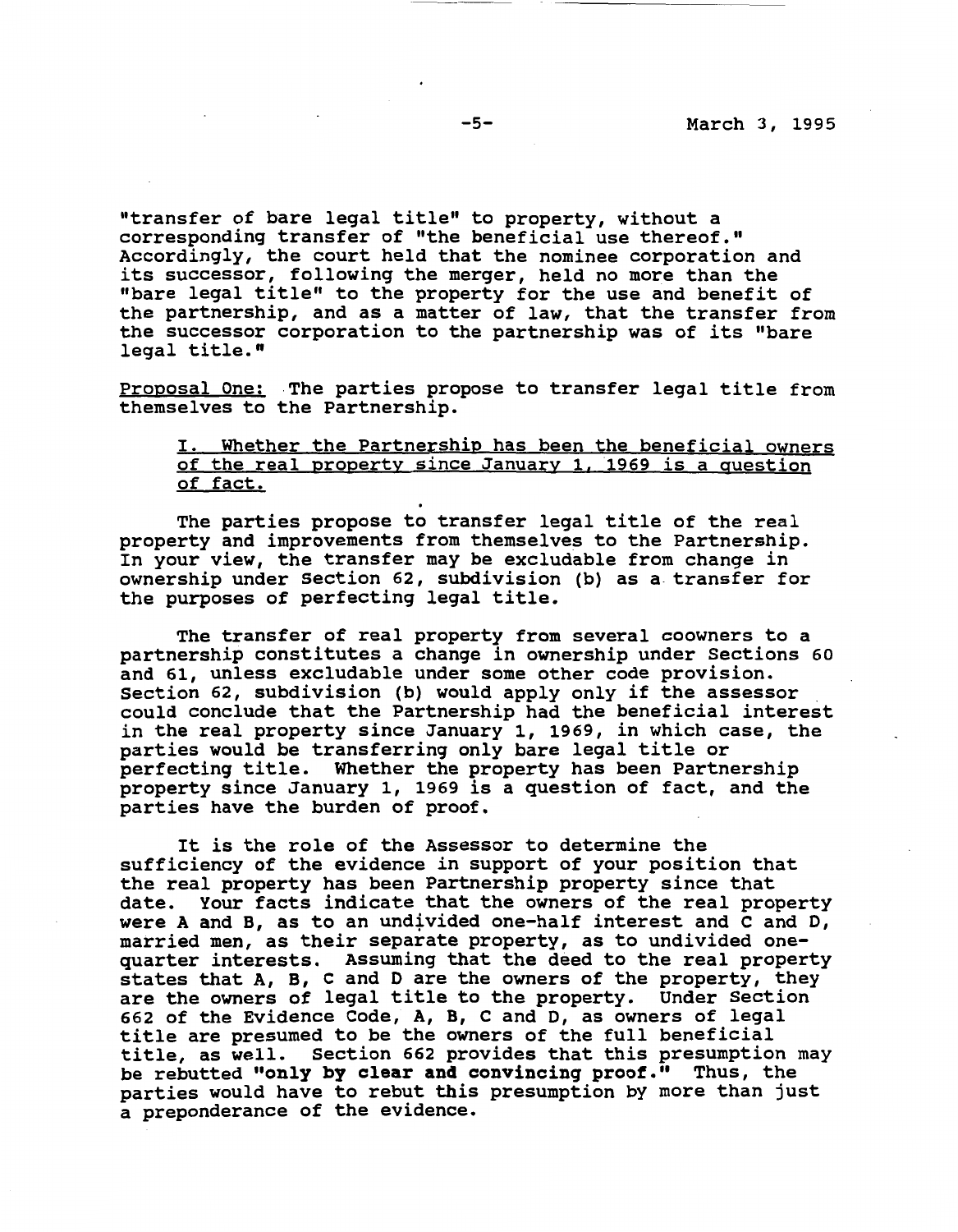Your facts do not indicate that A, B, C and d acquired the real property as of December 31, 1968, on behalf of the Partnership, only that they contributed their interests in the property to the Partnership as of January 1, 1969. As such, we assume that the deed by which A, B, C and D acquired the property did not contain language similar to the Parkmerced Co. documents, such as "on behalf the Partnership" and indicating title was taken "as nominee of" and "as authorized by the Partnership." We would conclude, therefore, that the Parkmerced Co. holding is not dispositive of the issue.

Your letter states that state and federal income tax forms filed on behalf of the Partnership have indicated the Partnership's ownership of the property. Presumably, the Assessor will evaluate this information, as well as other relevant facts, which may or may not support your position that the real property has been Partnership property since January 1, 1969.

If the facts establish that A, B, C and D have held only If the facts establish that A, B, C and D have held only<br>legal title to the property since January 1, 1969, and that the Partnership has been the beneficial owner of the property, then the proposed deed in which.they grant the property to the Partnership should be viewed as a transfer of bare legal title under Section 62, subdivision (b} and would not constitute a change in ownership.

# II. Property tax implications should the Assessor find that the real property has not been beneficially owned by the Partnership.

If the facts establish, however, that beneficial ownership of the property was not conveyed to the Partnership as of January 1, 1969, then the transfer of the property to the Partnership now would be a change in ownership under Section 61, subdivision (i}, and would not be excluded from change in ownership under Section 62, subdivision (a}(2}. Your facts indicate that **A, B,** C and D each held a 25% ownership interest in the real property; after the transfer of the property to the Partnership, and A and B each would own 19.9%, C would own 30.2%, and D would own 30% ownership interests in the Partnership. As such, the transfer would not result solely in a change in the method of holding title to the real property, and the proportionality of the partners' ownership interests "in each and every piece of real property transferred" would not remain the same after the transfer.

If the Section 62, subdivision (a} (2} exclusion is available, use of this exclusion would place the four partners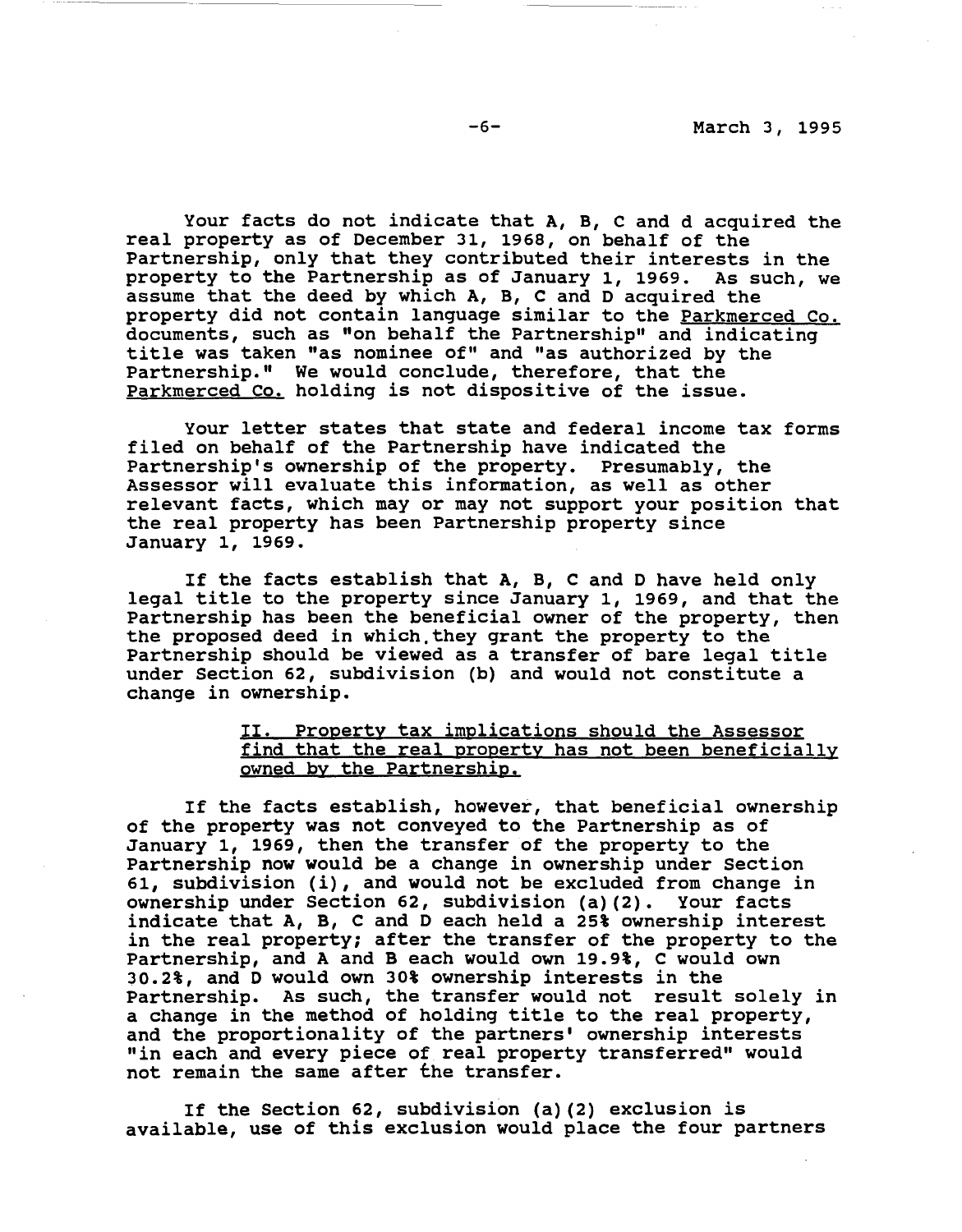in the position of becoming **"original coowners"** under Section 64, subdivision (d) and Property Tax Rule 462(j) (2) (B) and for purposes of determining the change in ownership consequences of subsequent transfers of their respective partnership interests. Thus, if and when those original coowners, A, B, *c,* and D cumulatively transfer ownership interests in the Partnership of **more than SO%,** the real property which would have been excluded from the change in ownership provisions by Section 62, subdivision (a) (2), would undergo a change in ownership of the total property, requiring a 100% reappraisal for property tax purposes.

Proposal Two: A and B will deed to their sons, *C* and D, fractional ownership interests in the real property. The ownership interests in the real property will then be as follows; A and B will each own a 19.9% interest, C will own 30.2% and D **will** own 30%. They will subsequently transfer their ownership interests in the property to the Partnership, and receive ownership interests in the Partnership in the same proportion as their interests in the real property were before the transfer of real property to the Partnership.

## I, Parents' real property transfer to sons excluded from change in ownership under Section 63.1.

For this proposal, we assume that the Partnership has not been the beneficial owner of the real property as in Proposal One, and that **A, B,** C and Dare the owners of both beneficial and legal title. As you are aware, A and B's transfer of portions of the real property to their sons, C and D, could be excluded from change in ownership under Section 63.1 (to the extent the full cash value limitation is not exceeded), and the subsequent transfer of real property from A, B, c and D to the Partnership would be excluded from change in ownership under Section 62, subdivision (a) (2).

II. Application of Step-Transaction Doctrine to Parent-Child Transfers.

Section 63.1 subdivision (a)(2)) excludes from change in ownership the first million dollars of full cash value for real property other than the eligible transferors' principal residence. Section 63.1 (b) (2) provides that the one million dollars exclusion applies separately to each eligible transferor, permitting each parent to transfer real property valued at that amount.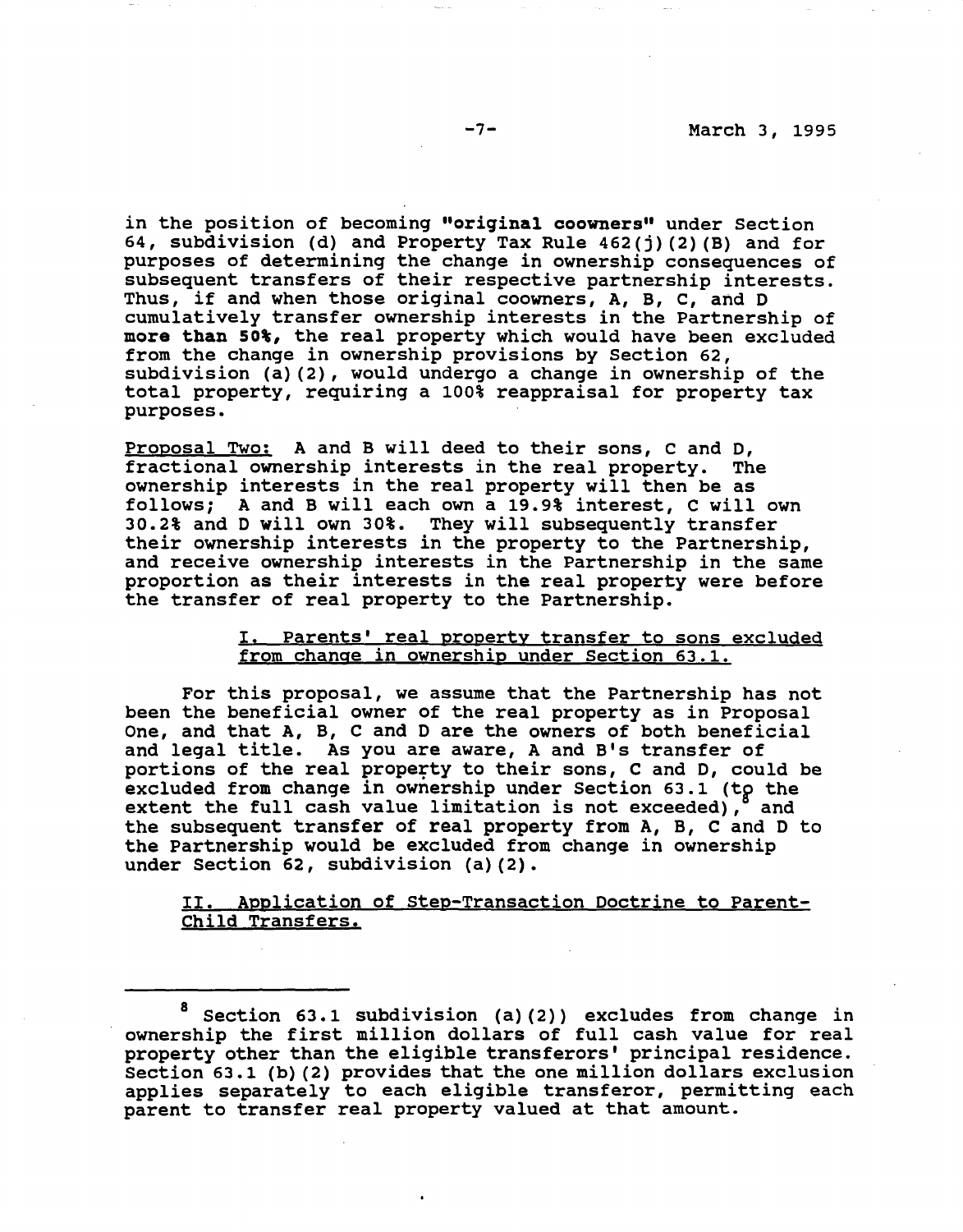You have requested that we confirm your position that the "step transaction doctrine", will not be applied to the two transfers discussed above. As you are aware, the "step transaction doctrine" has been applied to property tax transfers when unnecessary steps are taken merely to circumvent the intent of the change in ownership statutes; in which case, the "substance of the transaction, rather than the form" will determine if a change in ownership has actually occurred. *(Shuwa Investment Corp. v. County of Los Angeles* (1991) 1 Cal.App.4th 1635). See also LTA No. 92/69, October 14, 1992, enclosed.

In the proposed transfer, A and B would first transfer fractional interests in the real property to their sons, c and D, followed by the four owners transferring their respective ownership interests in the property to the partnership. Thus, A and B would **take** two steps to accomplish what is really a one-step transaction of transferring their interest in the property to the partnership while retaining some ownership interests and transferring some ownership interests to their sons. The one-step transaction would constitute a change in ownership of the entire property. (Section 60, Section 61, subdivision (i)). As you are aware, where unnecessary steps are taken to transfer real property, the step-transaction analysis may be triggered.

However, the Legislature has created an **exception to the rule** that substance over form controls in order to preserve the benefit of the parent/child exclusion in certain situations. The legislative intent regarding the application of the step transaction doctrine to certain transfers is specifically addressed in Section 2 of Chapter 48 of the Statutes of 1987. Section 2 states in pertinent part that:

> "...it is the intent of the Legislature that the provisions of Section 63.1 of the Revenue and Taxation Code shall be liberally construed in order to carry out the'intent of Proposition 58 on the November 4, 1986, general election ballot to exclude from change in ownership purchases or transfers between parents and their children described therein....Further, transfers of real property between eligible transferors and eligible transferees shall also be fully recognized when the transfers are immediately followed by a transfer from the eligible transferee or eligible transferees to a corporation, partnership, trust, or other legal entity **where the transferee or transferees are the sole owner or**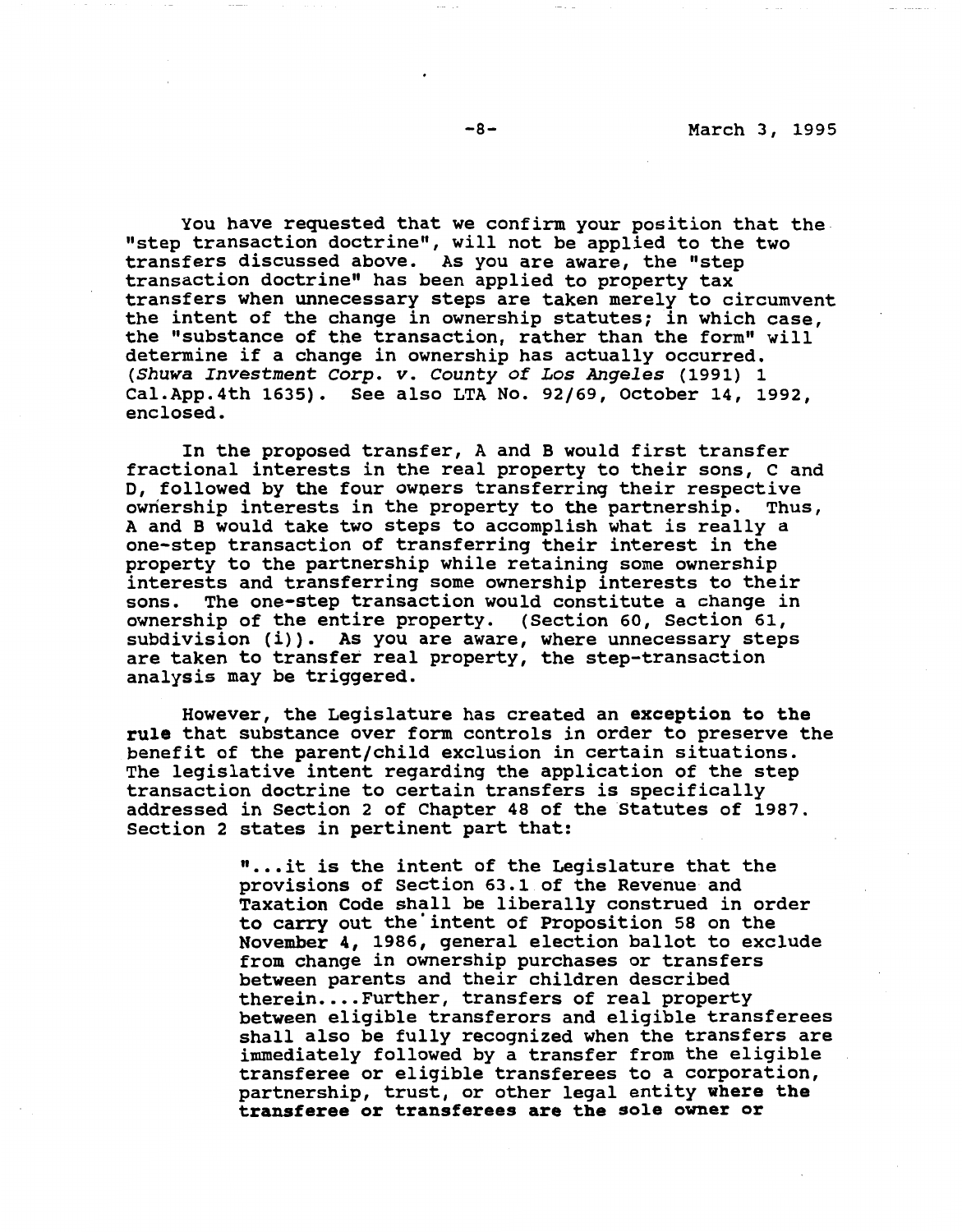. **owners of the entity or are the sole beneficial owner or owners of the property,** if the transfer between eligible transferors and eligible transferees satisfies the requirements of Section 63.1. Except as provided herein, nothing in this section shall be construed as an expression of intent on the part of the Legislature disapproving in principle the appropriate application of the substance-over-form or step-transaction doctrine." (emphasis added).

Based on the foregoing, it has been our position that an exception to the step transaction doctrine exists where qualified transfers are made in order to take advantage of the parent-child exclusion. While the quoted language describes a situation which closely parallels the transfers described herein, there is an important distinction. That is, Section 2 refers to a qualifying parent-child transfer of real property from parents to their children, followed by a transfer of the real property to a legal entity wherein the eligible transferees (ie. children) are the **sole owners** of the entity.

In the instant case, A and B's transfer of fractional ownership interests in the'real property to their sons, *C* and D, followed by a transfer by the parties of their respective ownership interests in the real property to the partnership, which is wholly owned by both parents and children, (is not solely owned by eligible transferees) does not fall within the express language of Section 2 of Chapter 48. Nevertheless, we have, in the past, concluded that since only parents and children are involved in these situations, the transfers do fall within the limits of the expressed intention of the Legislature and that the step transaction doctrine would not apply. While we reach the same conclusion here, please be advised that the question is not free of doubt. It is quite possible that an assessor could reach the opposite view relying on the specific language of Section 2.

Proposal Three: **A and B** will execute, deliver and record deeds conveying fractional interests in the real property to their sons, c and D. The ownership interests in the property will be as follows: **A 19.91, B** 19.91, C 30.2%, D 30%.

You ask whether the transfer of real property would be<br>ded from change in ownership under Section 63.1. Please excluded from change in ownership under Section 63.1. see the discussion pertaining to Proposal Two, supra.

The views expressed in this letter are, of course, only advisory in nature. They are not binding upon the assessor of any county. You may wish to consult the Sonoma County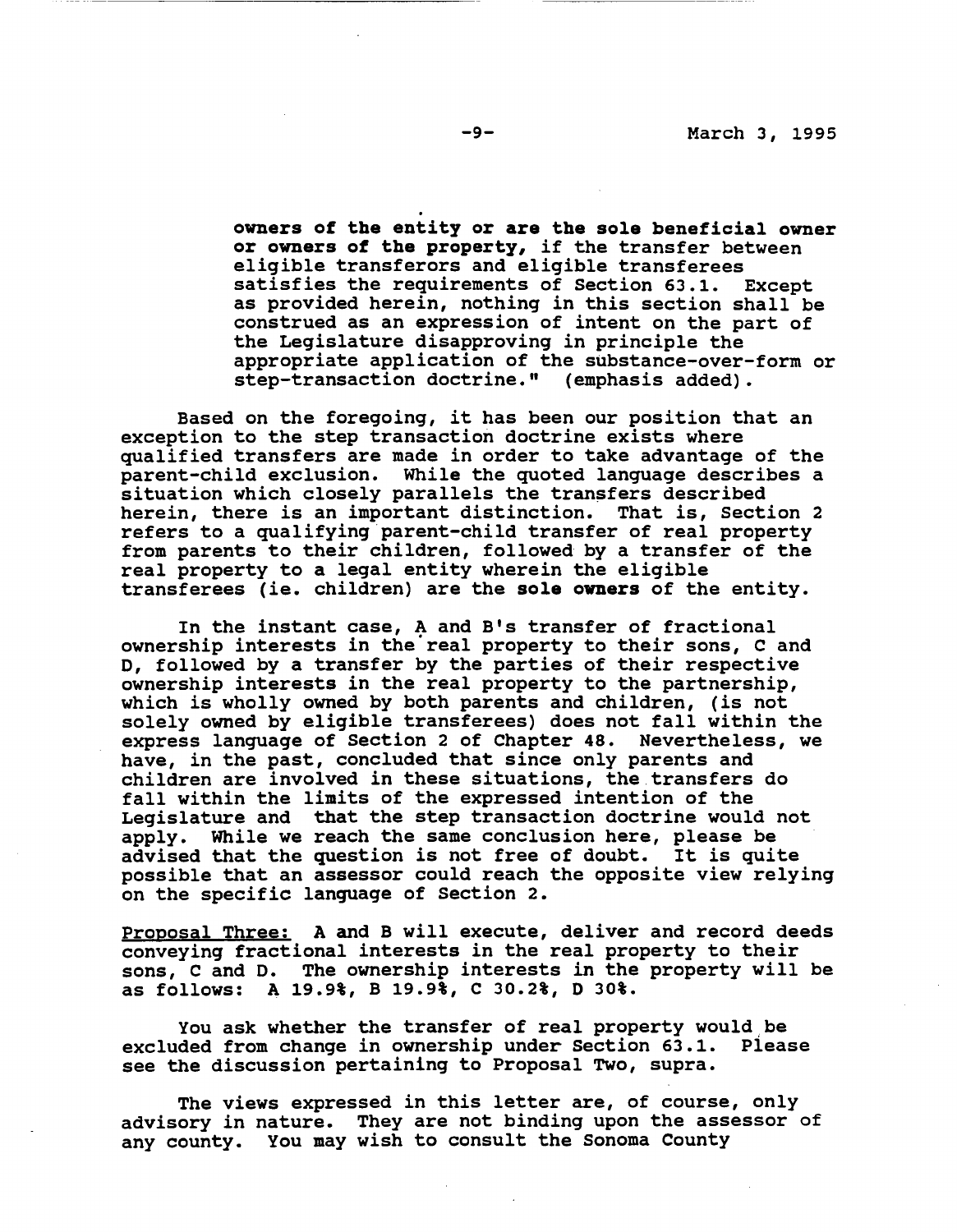-10- March 3, 1995

Assessor's Office in order to confirm that the described property will be assessed in a manner consistent with the conclusions stated above.

Our intention is to provide courteous and helpful responses to inquiries such as yours. suggestions that help us to accomplish this goal are appreciated.

Very truly yours,

Vanjo Jari rt

Mary Ann Alonzo Staff counsel

MAA: jd **precednt/parchild/9S00S .mu** 

Enclosures

cc: Honorable James J. Gallagher Sonoma County Assessor Mr. John w. Hagerty, MIC:63 Mr. Richard Johnson, MIC:64 Ms. Jennifer Willis, MIC:70